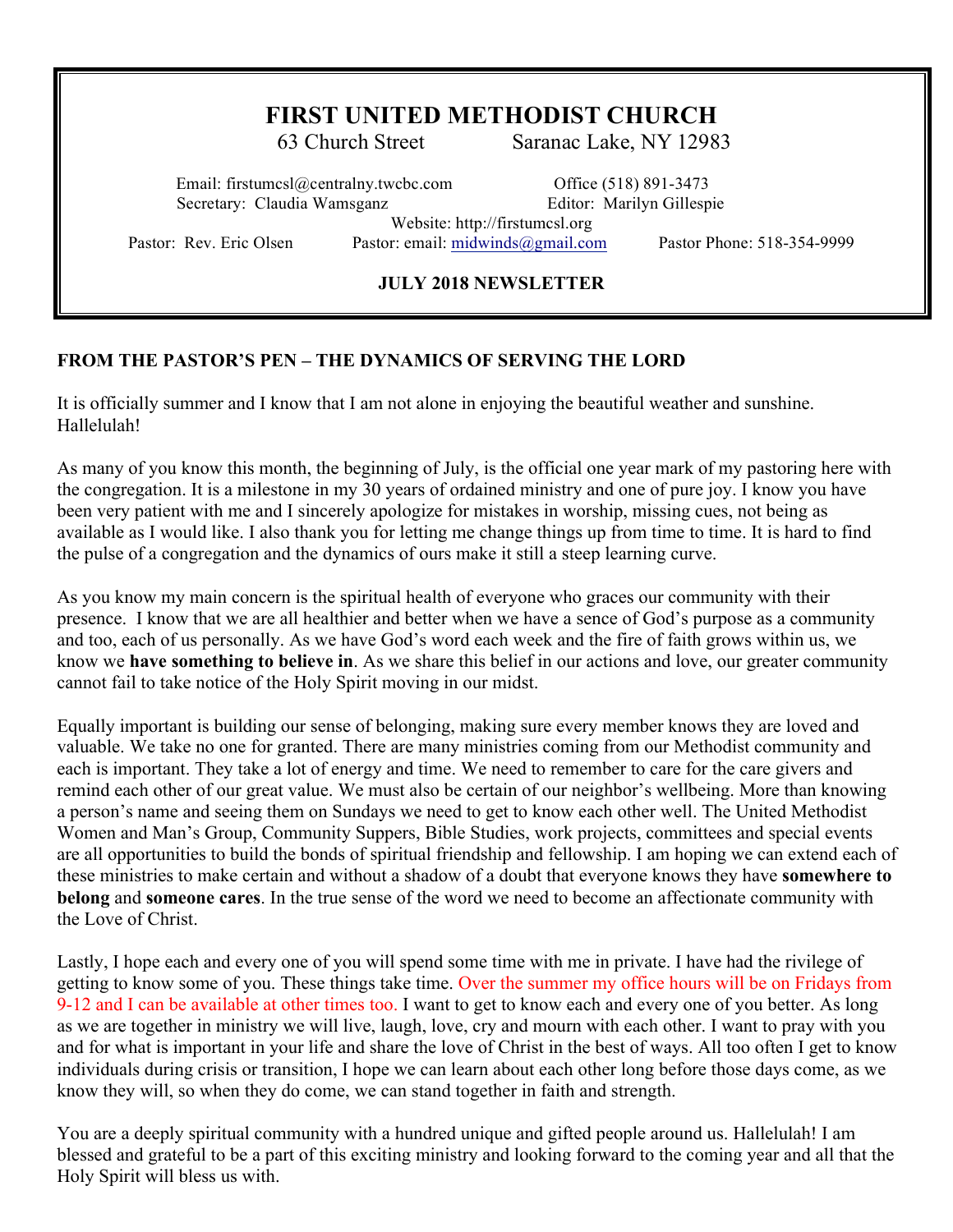# **PLANNING AHEAD**

Over the summer, Pastor Eric Olsen and Michael Martin will be following the same spiritual outline for their weekly messages, concentrating on the theme: Gifts of the Spirit, Fruits of the Spirit.

We started on June 24 with God's gifts through the Spirit.

July 1: The Gift of Wisdom & Knowledge July 8: The Gift of Faith July 15: The Gift of Understanding July 22: Fruits of the Spirit July 29: the Fruit of Joy August 5: The Fruit of Patience

August 12: The Fruit of Self-control Ausugt 19: The Fruit of Peace August 26: The Fruit of Kindness September 2: The Fruit of Hope

# **WORDS OF WISDOM**

Your prayers move God to change the world. You may not understand the mystery of prayer. You don't need to. But this much is clear: Actions in heaven begin when someone prays on earth. (The Great House of God by Max Lucado)

God does most of his work through people. May our lives be marked by kindness so that others will see God in us.

We don't get closer to God by passing judgement on others. Instead may we be quick to listen and slow to speak and to judge.

Christ is the door that keeps us in and keeps the dangers out; for the peace of mind that comes from knowing you are standing watch over the events of our lives helps us to rest securely in your protection.

"Silent" and "listen" are spelled with the same letters. (Guideposts)

A riddle: What is greater than God and more evil than the Devil? The poor have it, the rich need it. And, if you eat it, you will die. (the answer is NOTHING)

The more we understand God's love for us and what He did for us, the more love we will show to others. For those who pray and wait; God does not depend on our time. Our time is chronological and linear but God is timeless. He will act at the fullness of His time. Our prayer will not necessarily rush God into action, but places us before Him in fellowship.

Lord, help me to love both words and deeds, to reach out to others and meet their needs. One act of kindness may teach more about the love of God than many sermons.

Loving God doesn't make life effortless, but having His strength makes it easier.

No danger can come so near the Christian that God is not nearer – especially when we are tempted to panic or to do things in our own strength.

The key to effective relationships are gentleness and humility. When correction is necessary, it should be done with kindness and love. In that way we become imitators of our Lord Jesus Christ.

**DID YOU NOTICE -** The delightful mural on the wall in the children's corner of the sanctuary? Many thanks to Susan Olsen (Pastor Eric's wife) for creating this.

# **SARANAC LAKE ECUMENICAL FOOD PANTRY**

July is peanut butter and jelly month. Please add your donation to the red shopping cart at the back of the sanctuary.

# **UNITED METHODIST WOMEN YARD SALE**

Yard sale for benefit of UMW will be held July 27 & 28 at the church On Friday July 27 from 9am to 4pm and Saturday July 28 from 9am to 3pm. Donations maybe left at church by July 24. All items must be in good working order. No TV,computers or exercise equipment. NO CLOTHING. We will start setting up Monday July 23 to Thursday July 26. Questions: call church at 891-3473, Charlotte Hall at 891-2129 or Deborah Donaldson at 891-4199.

# **UNITED METHODIST WOMEN**

Our annual dinner, 6:30 pm at the Red Fox. If any of you ladies would like to join us, please call Jessie Aubin 518-891-0822 for details.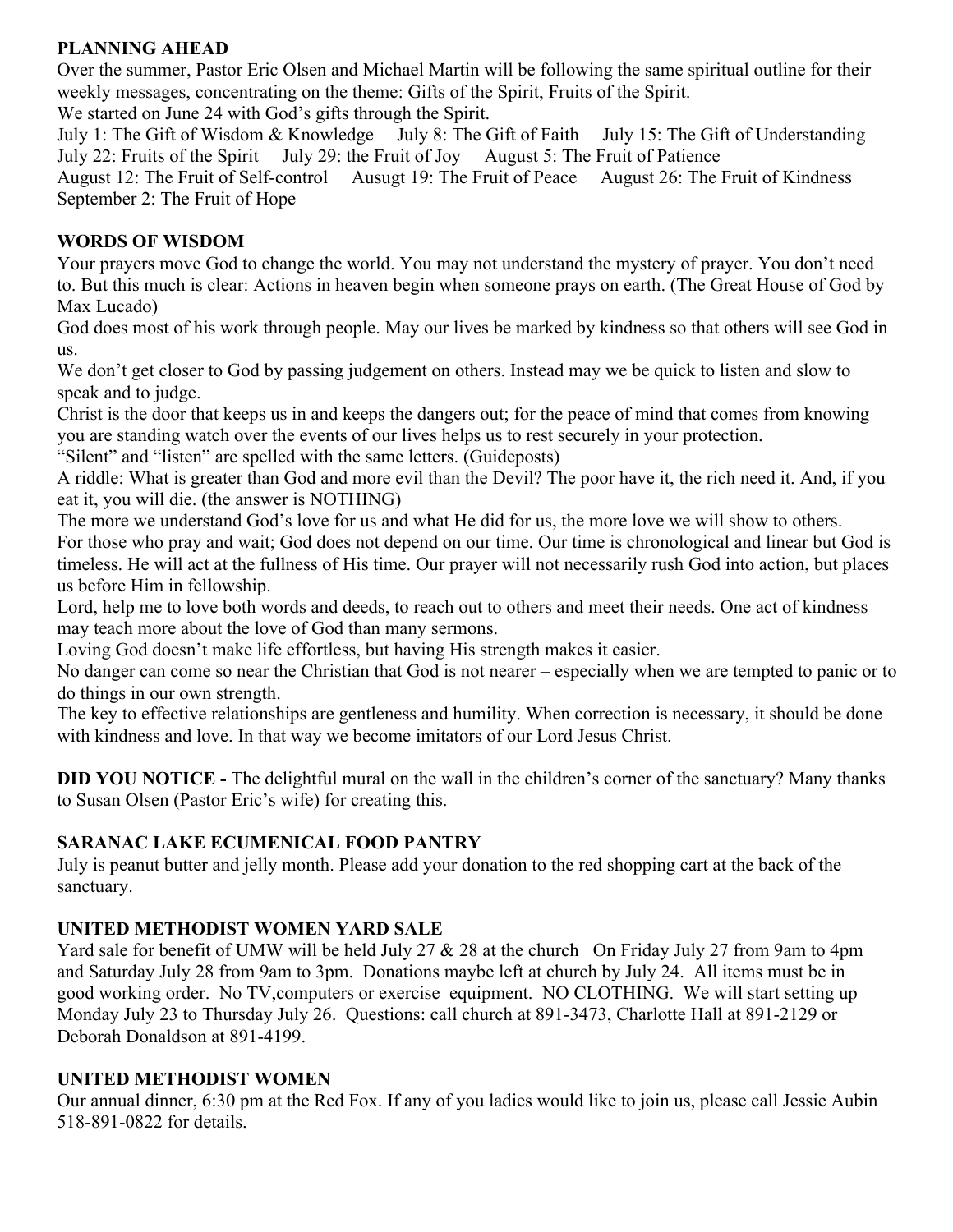## **Upper New York Annual Conference BOLDLY LIVES OUR CALL**

The information in this article comes from the BRIDGE, a Conference Communications Ministry tool that delivers to local churches news and stories of ministry from around the Upper New York Conference and the world.

Members of the Upper New York Annual Conference gathered for the ninth session May 30 – June 2 at the SRC Arena in Syracuse, NY.

Upper New York Area Resident Bishop, Mark J. Webb officiated and led the Conference around the theme Boldly Living Our Call.

If we are to boldly live our call – "if we are to be effective in the mission of making disciples of Jesus Christ – our identity must be grounded in the identity of Christ," Bishop Webb said, during opening worship. "We must acknowledge Christ! We must acknowledge who Christ is, not based on who the world says he is or based on our ideas, our definitions, our understandings, but on who Jesus said he was in word and in action. We must confess Jesus as our Savior and Lord."

Conference Teacher, Rev. Dr. L. Gregory Jones led two study sessions. The first focused on not going back to Egypt.

"Each one of us has a 'back to Egypt' part of our souls," Rev. Jones explained. "We get a glimpse of what God is calling us to do, and we get uncertain. And we say, 'I don't think so. Egypt sounds just fine to me.' Oh how often we just settle for 'going back to Egypt.'"

The second study session focused on getting the past out of our eyes to attain an extraordinary future.

"If we are going to boldly move into our call, if we are really going to be able to understand the summons coming from God, we need to recognize all that needs to be unlearned so we can change," Rev. Jones said.

The Rev. Corey Turnpenny was the speaker for this year's Memorial Service; visit http://bit.ly/AC2018memorialserv ice for the full article and the listing of those who were remembered. Bishop Webb honored retirees, new local church appointments, ordinands, commissioners, and the Cabinet at the Service of Blessing and Anointing.

Last years' Harry Denman evangelism award winners Sandi Pearl (clergy) and Mark Jones (laity) presented this year's Denman Award. Mark Jones presented the Denman award, posthumously to laity recipient Kevin T. Dunn. Kevin's wife Amara, parents John and Wanda, and grandmother Eloise accepted the award for him. Pastor Perl presented the clergy recipient of the Harry Denman evangelism award to Pastor Mike Kelly.

Several recommendations were addressed through holy conferencing: The Conference Leadership Team Recommendation that every UNY congregation be required to use the Vital Signs Dashboard starting Sept. 1, 2018, was supported as amended to strongly encouraged rather than required

Board of Pension & Health Benefits recommendations one and two, both supported; visit http://bit.ly/AC2018pensionandhealthreport for details.

Equitable Compensation recommendations one through five were all supported or supported as amended.

Eleven resolutions were discussed. visit hptp://bit.ly/AC2018resolutions for a full article on the resolutions and to learn which were supported and which were not supported. The ninth session of the Upper New York Annual Conference concluded with the service of Ordination and Commissioning. Bishop Dennis V. Proctor from the North Eastern Episcopal District of the African Method ist Episcopal Zion Church was the preacher.

Bishop Proctor's message was about what we can all give to help others: affirmation, information, and inspiration. His sermon was centered on Acts Chapter 3—the telling of James and John making their way into a temple when they saw a man unable to walk begging for alms. James and John, holding the man's hand, said, 'Silver and Gold, we have none, but such as we have, we give to thee. In the name of Jesus Christ of Nazareth...rise up and walk." The man rose, walked, leaped, and praised God.

In terms of giving affirmation, Bishop Proctor said, "Peter and John paid attention to the man, holding his hand, affirming they hear his call."

Speaking of the gift of information, Bishop Proctor said, "Peter and John did not take the credit for the power to perform a miracle; they said, 'In the name of Jesus Christ of Nazareth ' Bishop Proctor continued, "You must be willing to tell the world who Jesus really is.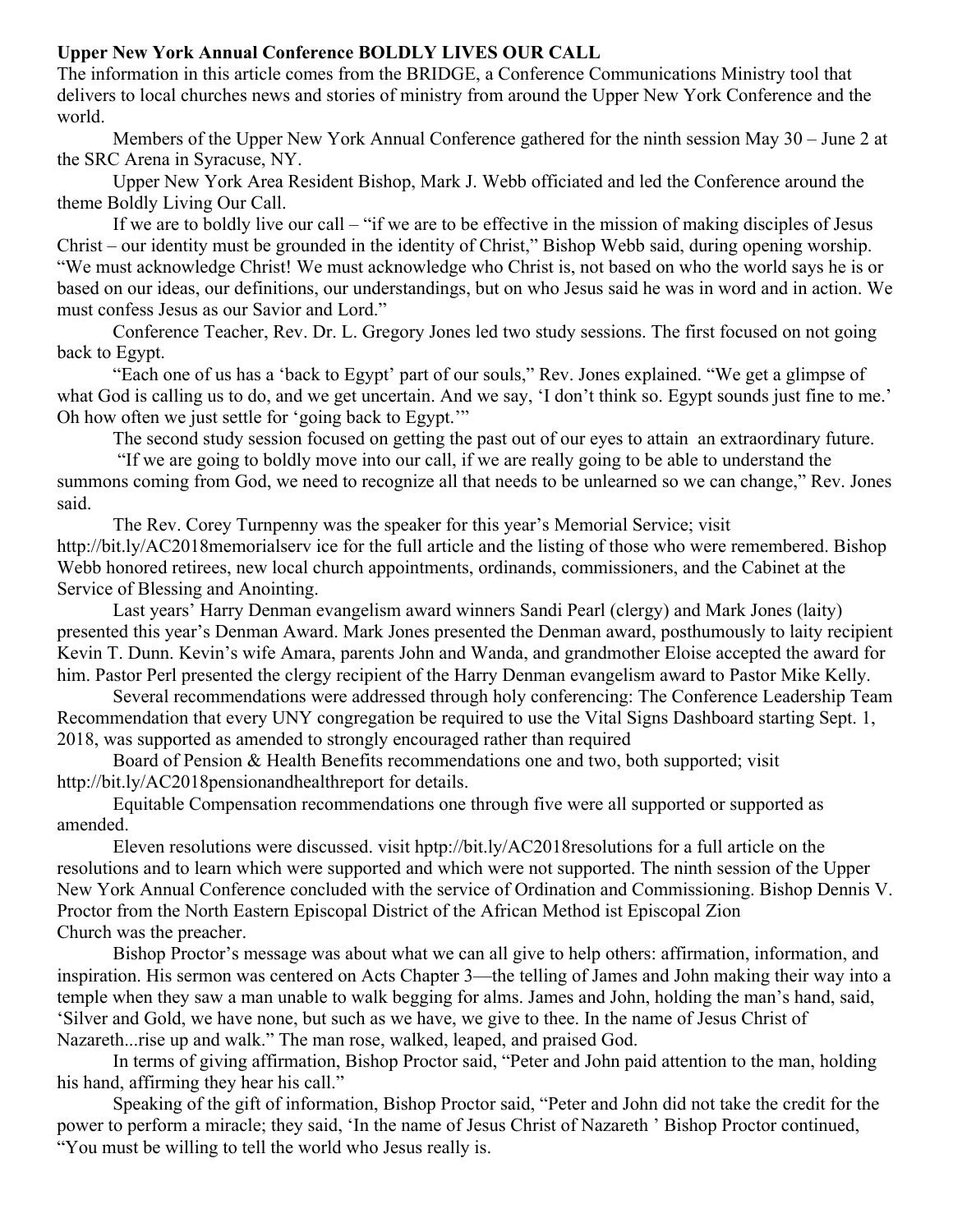As for inspiration, Bishop Proctor reiterated how the man in the temple not only walked but he leaped, praising God He said, "This man had new energy...he was not only healed physiologically but also psychologically...it's not you, me, us, but the power that works through us"

For a full list of the 2018 commissioners and ordinands and more on Bishop Proctor's sermon visit http://bit.ly/AC2018ordination.

For a full Annual Conference 2018 wrap-up including notes and videos, visit http://bit.ly/AC2018wrapup

## **REMEMBER WITH A CARD**

Rose Nadon: Neighborhood House, PO Box 46, Keene Valley, NY 12943 Genevieve Clarkson: Champlain Valley Senior Community, 10 Gilliland Lane, Willsboro, NY 12996 Bruce Barnard: P.O. Box 246, Rainbow Lake, NY 12976. Margaret Turnbull: 3873 Burnup Road Black River, NY 13612

**DID YOU KNOW…?** Your church can be found on Facebook. Just go to First United Methodist Saranac Lake. (complete with capital letters and spaces.) When the page comes up, click on "like."

## **LECTIONARY for JULY**

## **July 22 July 29**

II Samuel 7:1-14a II Samuel 11:1-15 Psalm 89:20-37 Psalm 14 Ephesians 2:11-22 Ephesians 3:14-21 Mark 6:30-34, 53-56 John 6:1-21

## **WEEKLY EVENTS FOR JULY 2018**

| *Sun. July 1, 8, 15, 22, 29  | 8:15    |
|------------------------------|---------|
| *Sun. July 1, 8, 15, 22, 29  | 7:00    |
| *Mon. July 2, 9, 16, 23, 30  | 6:30    |
| *Tue. July 3, 10, 17, 24, 30 | 6:30    |
| *Wed. July 4, 11, 18, 25     | 11:3    |
| *Wed. July 11, 18, 25        | 5:00    |
| *Wed. July 11, 18, 25        | 7:00    |
| *Thur. July 5, 12, 19, 26    | 6:00    |
| *Fri. July 6, 13, 20, 27     | $9 - r$ |

## **SPECIAL EVENTS FOR MAY, 2018** Wed. July 4 **OFFICE CLOSED**

|                   | $v$ cu. July 4 |                        | ULLIQE OLOGEN                   |                                    |  |
|-------------------|----------------|------------------------|---------------------------------|------------------------------------|--|
|                   | Thur. July 5   | $6:45 \text{ pm}$      | <b>Trustees</b>                 | <b>Tellers Room</b>                |  |
|                   | Thur. July 12  | $6:30 \text{ pm}$      | <b>United Methodist Women</b>   | Red Fox                            |  |
|                   | Wed. July 18   | $6:45 \text{ pm}$      | <b>Methodist Church Council</b> | <b>Tellers Room</b>                |  |
|                   | Sat. July 21   | 8:00 am                | Men's Breakfast                 | Kitchen                            |  |
| <b>July 22-26</b> |                |                        | UMW Yard Sale set up            | <b>Fellowship Hall and Outside</b> |  |
| Fri.              |                | July 27 $9$ am $-4$ pm | <b>UMW Yard Sale</b>            | <b>Fellowship Hall and Outside</b> |  |
| Sat.              |                | July 28 $9$ am $-$ 3pm | <b>YMW Yard Sale</b>            | <b>Fellowship Hall and Outside</b> |  |
|                   |                |                        |                                 |                                    |  |

## **July 1 July 8 July 15** 6th Sunday after Pentecost 7th Sunday after Pentecost 8th Sunday after Pentecost II Samuel 1:1, 17-27 II Samuel 5:1-5, 9-10 II Samuel 6:1-5, 12b-19 Psalm 130 **Psalm 48** Psalm 24 **Psalm 24** II Corinthians  $8:7-15$  II Corinthians  $12:2-10$  Ephesians  $1:3-14$ Mark 5:21-43 Mark 6:1-13 Mark 6:14-19

9th Sunday after Pentecost  $10^{th}$  Sunday after Pentecost

am **Eutheran Service** Fellowship Hall pm Zumba **Zumba** Fellowship Hall pm Zumba **Zumba** Fellowship Hal pm Zumba **Zumba** Fellowship Hall 0 am **Devotions** DeChantel Apts. - 6:00 pm Community Supper Fellowship Hall pm and AA Heidi Rich Room pm Zumba **Fellowship Hall** \*Fri. July 6, 13, 20, 27 9 – noon Pastor Eric will be in his office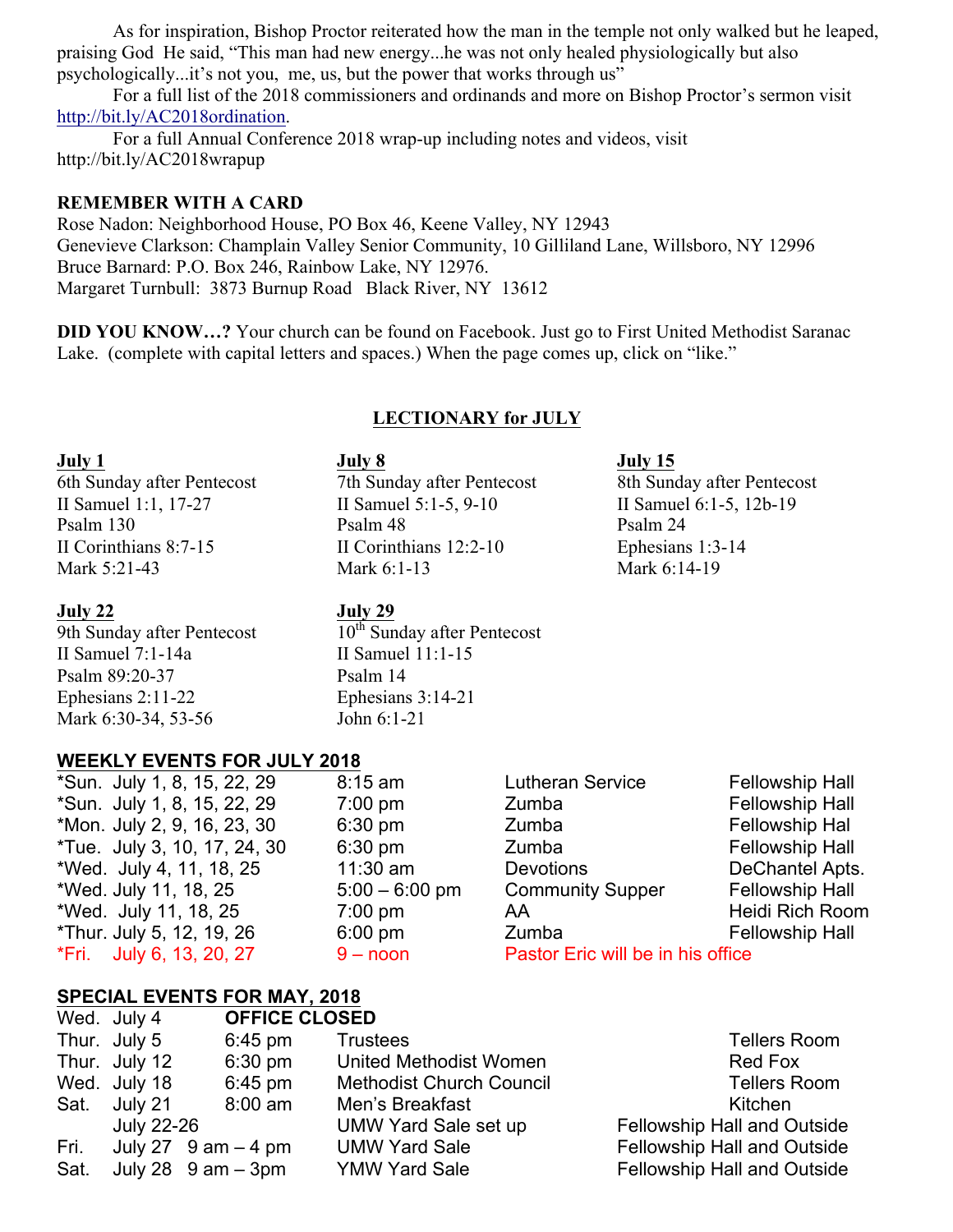## **JULY BIRTHDAYS**

- 1 Renee' Clark
- 2 Mary Kent
- Nancy Roberts 3 Leslie Wilson Rich
- 5 Andy Clark
- 7 Bea Hall
- 10 Dale Burman
- 11 Betty Isele Ruth Woodward
- 15 Emily Martin
- 16 Bill Cross
- 17 Gabriel Fravor
- 18 Emily Leavitt
- 19 Jim Stinson
- 20 Lindsay Reeve
- 21 Kelly DeNicolo Brent Freeburg
- 23 Alec DuMond
- 24 Vic Burman Emmalee Kelting BJ Tanzini
- 25 Virginia Santy
- 27 Cheryl Wilson
- 30 Martha Donnelly

## **JULY ANNIVERSARIES**

- 17 Mitchel & Cindy Smith
- 21 Eric & Tammy Wilson
- 28 Jim & Eva Stinson
- 31 Vernon & Angie James

## **AUGUST BIRTHDAYS**

- 1 Melissa Lincoln
- 3 Ruth Damp
- 4 Hillary Barnard
- 6 Ashlee Charette
- Aaron T. Hesseltine 8 Matt Bouton
- David Kelting 10 Gabriel Wilson
- 11 Abigail Fuller
- Cody Barry Anna Wilson
- 14 Faith Day
- 15 Samuel Hesseltine
- 16 Betsy Pond
	- Owen Wilson
- 17 Donna Burman Adam Heverly
- 22 Carla Ellis
- 24 Art Leavitt
- 27 Caleb Smith
- 29 Murphy Stringer
- 31 Alan Roberts

## **AUGUST ANNIVERSARIES**

- 14 Bill & Kathy Cross
- 31 Matt & Stacy Ferguson

# **First United Methodist Church**

**Worship Service 9:45 a.m.**

**Coffee Hour 10:45 a.m.**

**Sunday School resumes in September on the first and third Sundays.**

# **SUNDAY WORSHIP**

*ALL ARE WELCOME*